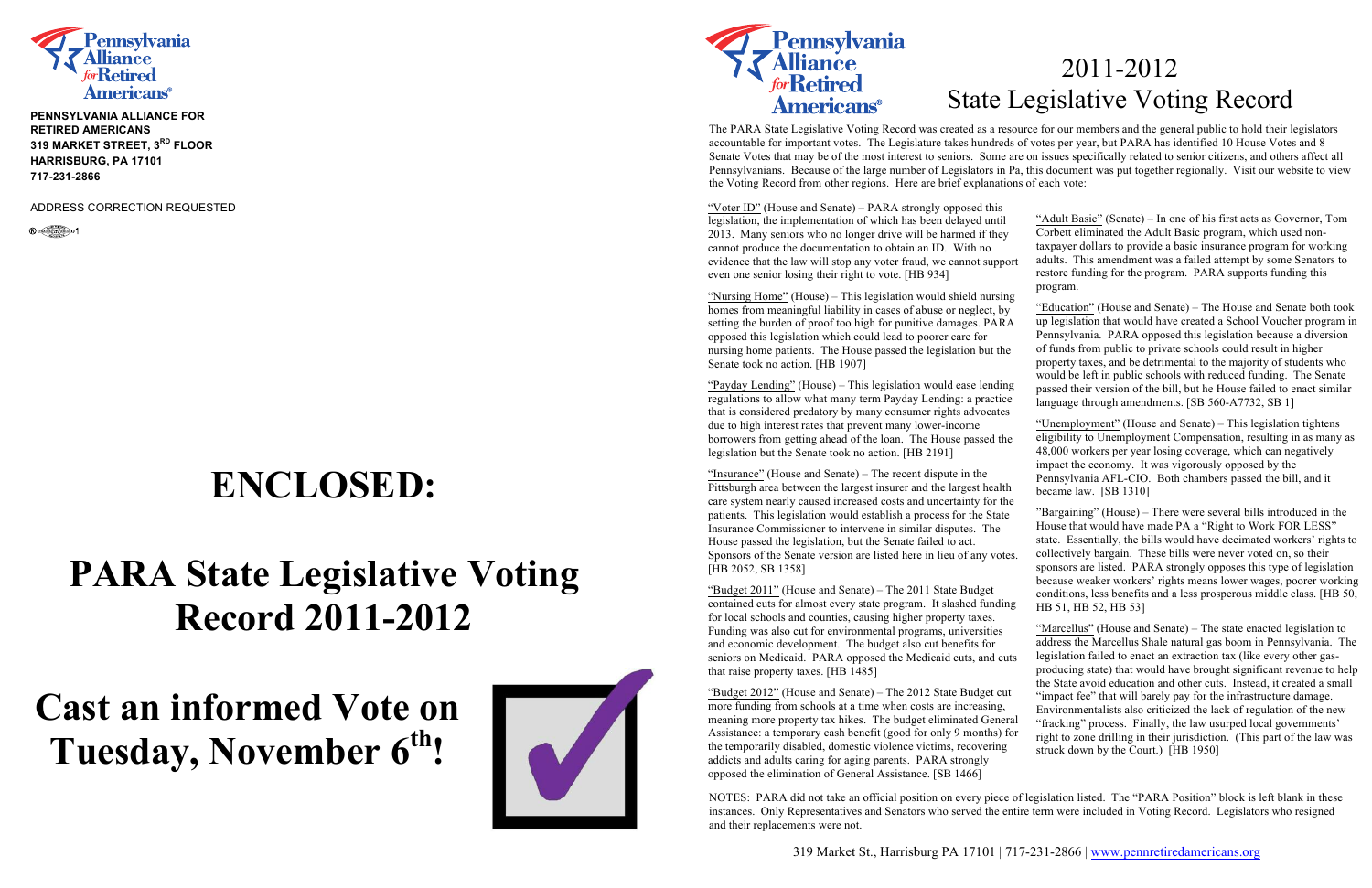|                                       | <b>State House - Southwest PA</b> |              |                         |                             |                         |                         |                         |              |                         |                    |                         |                                                     |                             |   |                         |                      |                        |                |                 |              | <b>State House - Southwest PA</b>  |                         |              |                                                    |
|---------------------------------------|-----------------------------------|--------------|-------------------------|-----------------------------|-------------------------|-------------------------|-------------------------|--------------|-------------------------|--------------------|-------------------------|-----------------------------------------------------|-----------------------------|---|-------------------------|----------------------|------------------------|----------------|-----------------|--------------|------------------------------------|-------------------------|--------------|----------------------------------------------------|
| 2011-2012<br>Representative           |                                   |              |                         | Nursing Yong<br><b>Vote</b> | Paylandine              |                         | Insurance               |              |                         | 2011.81/dect_dect_ | Education               | Unemployment<br>Bateatring<br>Marcellus<br>Opponent | 2011-2012<br>Representative |   |                         |                      | Nursines Home<br>Jotet |                | Pay Day Lending | Insurance    | 2011 Budget<br>2012 sudeetion      |                         |              | Unemployment<br>Bateatring<br>Marchius<br>Opponent |
| <b>PARA Position--</b>                |                                   | N            |                         |                             | N                       | N                       |                         |              |                         |                    |                         |                                                     | <b>PARA Position--- N</b>   |   | ΙN                      |                      |                        | ΙN             | ΙN              | ١N           |                                    | N                       |              |                                                    |
| Christiana, Jim (R)                   |                                   |              |                         |                             |                         |                         |                         |              |                         |                    |                         | Robert Williams (D)                                 | Reed, Dave (R)              |   |                         |                      |                        |                |                 |              |                                    |                         |              | None                                               |
| Costa, Dom (D)                        |                                   |              |                         |                             |                         |                         |                         |              |                         |                    |                         | None                                                | Reese, Mike (R)             |   | $\checkmark$            |                      |                        |                |                 |              |                                    |                         |              | Harriet Ellenberger (D)                            |
| Costa, Paul (D)                       |                                   |              |                         |                             |                         |                         |                         |              |                         |                    |                         | None                                                | Saccone, Rick (R)           |   |                         | Y<br>١v              |                        |                |                 |              |                                    |                         |              | Dave Levdansky (D)                                 |
| Daley, Peter (D)                      | N                                 |              |                         |                             |                         |                         |                         |              |                         |                    |                         | Richard Massafria (R)                               | Sainato, Chris (D)          |   |                         |                      |                        |                |                 | $\mathsf N$  |                                    |                         |              | Jason Murtha (R)                                   |
| Deasy, Daniel (D)                     |                                   |              |                         |                             |                         |                         |                         |              | N                       |                    | N                       | None                                                | Smith, Matthew (D)          |   |                         | N                    |                        |                |                 |              |                                    |                         |              | None                                               |
| DeLuca, Anthony (D)                   | $\overline{\mathsf{N}}$           |              |                         |                             |                         |                         |                         |              | N                       |                    | N                       | Lawrence Paladin (R)                                | Turzai, Mike (R)            |   | $\checkmark$            |                      |                        |                |                 |              |                                    |                         |              | None                                               |
| Dermody, Frank (D)                    | $\overline{\mathsf{N}}$           |              |                         |                             |                         |                         |                         |              |                         |                    |                         | Gerry Vaerewyck (R)                                 | Vulakovich, Randy (R)       |   |                         | $\overline{N}$       |                        |                |                 |              |                                    |                         |              | Elected to State Senate                            |
| Dunbar, George (R)                    |                                   | $\checkmark$ |                         |                             |                         | $\checkmark$            |                         |              |                         |                    |                         | Raymond Geissler (D)                                | Wheatley, Jake (D)          |   |                         | $\overline{N}$<br>ΙN |                        |                |                 |              |                                    |                         |              | None                                               |
| Ellis, Brian (R)                      |                                   | V            | v                       |                             |                         | $\checkmark$            |                         | $\vee$       |                         |                    |                         | None                                                | White, Jesse (D)            |   |                         |                      |                        |                |                 |              |                                    |                         |              | None                                               |
| Evankovich, Eli (R)                   |                                   |              |                         |                             |                         |                         |                         |              | N                       |                    |                         | Patrick Leyland (D)                                 |                             |   |                         |                      |                        |                |                 |              | <b>State Senate - Southwest PA</b> |                         |              |                                                    |
| Frankel, Dan (D)                      |                                   | N.           |                         |                             |                         | $\overline{\mathsf{N}}$ |                         |              |                         |                    |                         | None                                                |                             |   |                         |                      | $\overline{2}$         | $\overline{2}$ |                 | E            |                                    | U                       | M            |                                                    |
| Gergely, Marc (D)                     | N                                 |              |                         |                             |                         |                         |                         |              | N                       |                    |                         | None<br>Michael See (R)                             |                             |   | n                       |                      | 0                      |                |                 |              |                                    | n                       | a            |                                                    |
| Gibbons, Jaret (D)<br>Harhai, Ted (D) |                                   |              |                         |                             |                         |                         |                         |              |                         |                    |                         | None                                                |                             |   | <b>S</b>                |                      | 1                      |                |                 | u            |                                    | e                       |              |                                                    |
| Kortz, William (D)                    | $\overline{\mathbf{M}}$<br>ΠУ     | TNL.         | $\overline{\mathsf{N}}$ | lv.                         | $\overline{\mathsf{N}}$ | $\overline{\mathsf{N}}$ | $\overline{\mathsf{N}}$ |              | $\overline{\mathsf{N}}$ |                    | $\overline{\mathsf{N}}$ | None                                                |                             |   |                         |                      | 1                      | $\mathbf{2}$   |                 | U            |                                    | m                       | C            |                                                    |
| Kotik, Nick (D)                       |                                   |              |                         |                             | N                       | $\overline{N}$          | N                       |              | $\overline{\mathsf{N}}$ |                    | $\overline{N}$          | Aaron Kime (R)                                      |                             | e |                         |                      | B                      | B              |                 |              |                                    |                         |              |                                                    |
| Krieger, Tim (R)                      |                                   | $\mathsf N$  | Χ                       | ΙX                          |                         |                         |                         |              | $\overline{\chi}$       |                    |                         | Andrew Gales (D)                                    |                             |   |                         |                      | u                      | u              | ΙA.<br>в        | a            |                                    | $\mathbf{o}$            | e            |                                                    |
| Kula, Deberah (D)                     |                                   |              |                         |                             |                         | IN.                     |                         |              | N                       |                    | N.                      | None                                                |                             |   | a                       |                      | d                      | d              | d               |              |                                    | y<br>m                  |              |                                                    |
| Maher, John (R)                       |                                   | N,           |                         |                             |                         |                         |                         |              |                         |                    |                         | None                                                |                             |   | n.                      |                      | g                      | g              | u               |              |                                    | e                       |              |                                                    |
| Mahoney, Tim (D)                      | N                                 |              | $\overline{\mathsf{N}}$ |                             | $\overline{\mathsf{N}}$ | $\overline{\mathsf{N}}$ |                         | IN.          | N                       |                    | 'N                      | Gary Gearing (R)                                    |                             | D |                         |                      | e                      | e              |                 | O            |                                    | n                       | u            |                                                    |
| Markosek, Joseph (D)                  | N.                                | $\mathsf N$  |                         |                             |                         | $\overline{\mathsf{N}}$ |                         | IN.          | N                       |                    |                         | Mike Doyle (R)                                      | 2011-2012 Senator           |   | e                       |                      |                        |                |                 | $\mathsf{n}$ |                                    | t                       | $\mathsf{S}$ | <b>Opponent</b>                                    |
| Marshall, Jim (R)                     |                                   | <b>V</b>     |                         |                             |                         | $\checkmark$            |                         |              |                         |                    |                         | None                                                | <b>PARA Position--- N</b>   |   | l۷                      |                      | N                      | N              | lv              | N            |                                    |                         |              |                                                    |
| Matzie, Robert (D)                    | $\mathsf N$                       | N.           |                         |                             | $\overline{\mathsf{N}}$ | IN.                     |                         | N            | N                       |                    | N                       | Kathleen Coder (R)                                  | Brewster, James (D)         |   |                         |                      |                        |                |                 | N            |                                    | N                       |              | None                                               |
| Metcalfe, Daryl (R)                   |                                   |              |                         |                             |                         |                         |                         |              |                         | S                  | N                       | None                                                | Costa, Jay Jr (D)           |   | <b>IS</b>               |                      | N.                     |                |                 |              |                                    | IN.                     |              | None                                               |
| Mustio, Mark (R)                      |                                   | Y            |                         |                             |                         | $\checkmark$            |                         | $\checkmark$ | Y                       |                    |                         | Mark Scappe (D)                                     | Ferlo, Jim (D)              |   |                         |                      | N.                     |                |                 |              |                                    | $\overline{\mathsf{N}}$ |              | Term Ends 2014                                     |
| Neuman, Brandon (D)                   | N.                                | IN.          | IN.                     |                             | N)                      | IN.                     |                         | N            | IN.                     |                    | N                       | None                                                | Fontana, Wayne (D)          |   | $\overline{\mathsf{S}}$ |                      | N.                     | IN.            |                 |              |                                    | IN.                     |              | Term Ends 2014                                     |
| Petrarca, Joseph (D)                  | N.                                | N.           | IN.                     |                             | $\overline{\mathsf{N}}$ | IN.                     |                         | N            | N.                      |                    | X                       | John Hauser (R)                                     | Kasunic, Rich (D)           |   |                         |                      | N.                     | N              |                 | N            |                                    | N                       |              | Term Ends 2014                                     |
| Preston, Joseph, Jr. (D)              | IN.                               | X            | IN.                     |                             | $\mathsf N$             |                         |                         | N            | IN.                     |                    | IN.                     | Lost Primary to Edward<br>Gainey (D)                | Pippy, John (R)             |   | $\overline{\mathbf{S}}$ |                      |                        |                | N               | X            |                                    | X                       |              | Retiring                                           |
| Pyle, Jeffrey (R)                     |                                   |              |                         |                             | $\checkmark$            |                         |                         |              |                         |                    |                         | Jo Ellen Bowman (D)                                 | Solobay, Tim (D)            |   | S                       |                      | N.                     | N              | I۷              |              |                                    | $\overline{\mathsf{N}}$ |              | Term Ends 2014                                     |
| Ravenstahl, Adam (D)                  | N                                 | IN.          | IN                      |                             | IN.                     | IN.                     |                         | N            | IN.                     |                    | N                       | James Barr (Const)                                  | Vogel, Elder (R)            |   |                         |                      |                        |                | N               | N.           |                                    | IN.                     |              | Kim Villella (D)                                   |
| Readshaw, Harry (D)                   | N                                 |              | ΙN                      |                             | N                       | $\overline{\mathsf{N}}$ |                         | N            | IN.                     |                    | IN.                     | None                                                | Ward, Kim (R)               |   | S                       |                      |                        |                |                 |              |                                    | $\checkmark$            |              | Ronald Gazze (Ind)                                 |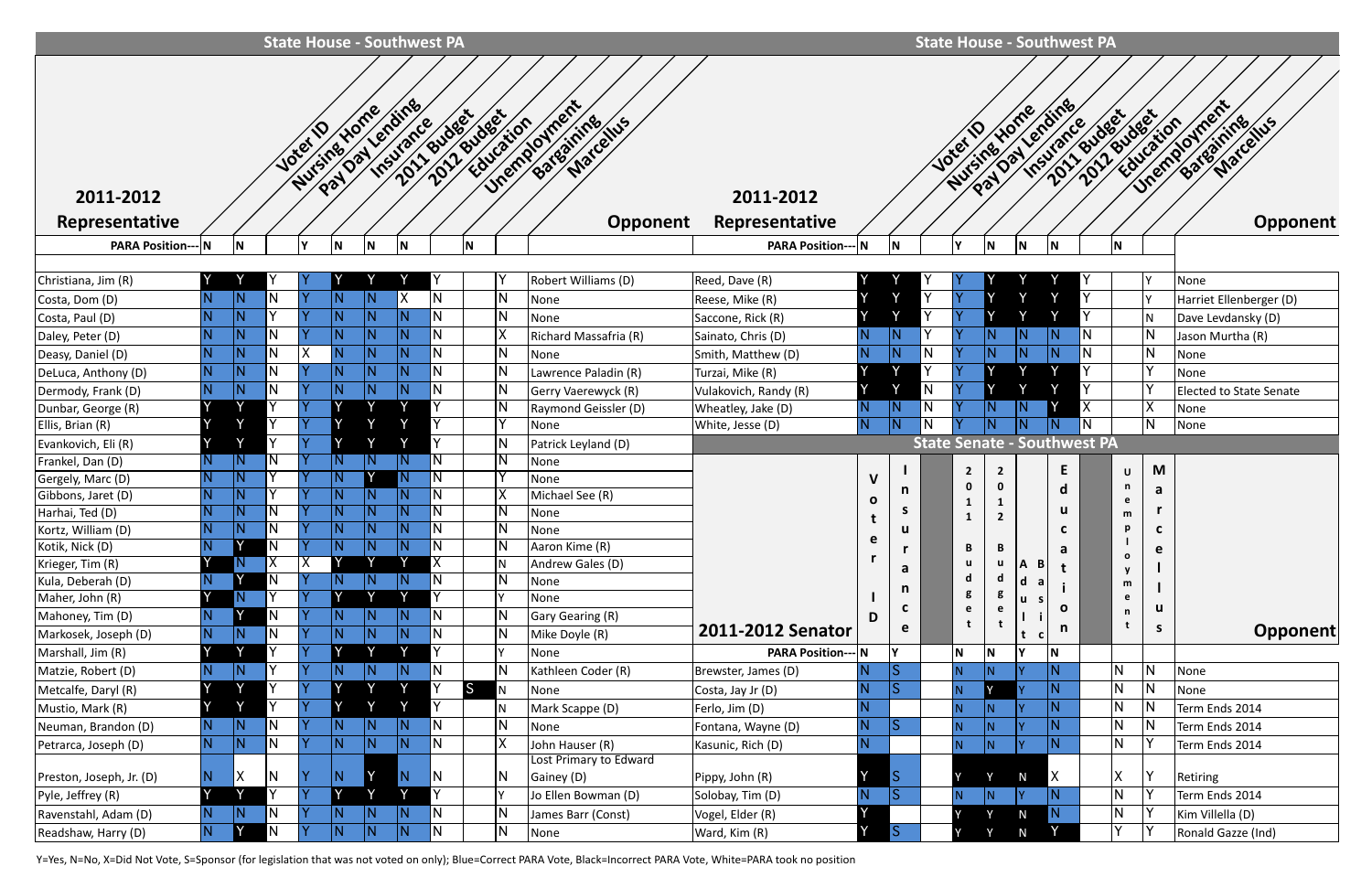|                                      |    |     |   |          |              | <b>State House - South Central PA</b>      |                |                     |              |                                |                                    |                |              |                              |                |        | <b>State House - South Central PA</b>         |     |              |     |                                        |
|--------------------------------------|----|-----|---|----------|--------------|--------------------------------------------|----------------|---------------------|--------------|--------------------------------|------------------------------------|----------------|--------------|------------------------------|----------------|--------|-----------------------------------------------|-----|--------------|-----|----------------------------------------|
| 2011-2012                            |    |     |   | Joter    | Nursine Hom  | 2011 Budget<br>Payland<br><b>Insurance</b> | 2017 Education |                     |              | Unemployment<br>Batastrice Lus | 2011-2012                          |                |              | Nursine Home<br><b>Josef</b> |                |        | Pay Oay lend<br>2011/01/28/18/28<br>Insurance |     | Fiducation   |     | Unemployment<br>Batearnine<br>Marchies |
| Representative                       |    |     |   | v        |              |                                            |                |                     |              | Opponent                       | Representative                     |                |              |                              |                |        |                                               |     |              |     | <b>Opponent</b>                        |
| <b>PARA Position--- N</b>            |    |     |   |          | N<br>$\vee$  | N<br>Y                                     |                | ١N                  |              |                                | <b>PARA Position--</b>             | N              | N            |                              | N  <br>$\vee$  | N      | N                                             |     | N            |     |                                        |
| Aument, Ryan (R)                     |    |     |   |          |              |                                            |                | <sub>S</sub>        |              | Marcy Dubroff (D)              | Perry, Scott (R)                   | X              |              | N                            |                |        |                                               |     |              |     | <b>Running for Congress</b>            |
| Bear, John (R)<br>Bloom, Stephen (R) |    |     |   |          | $\checkmark$ |                                            |                | S.<br>$\mathcal{L}$ | N            | Retiring<br>None               | Rock, Todd (R)<br>Saylor, Stan (R) |                | $\vee$       |                              |                |        |                                               |     |              |     | None<br>None                           |
|                                      |    |     |   |          |              |                                            |                |                     |              |                                |                                    |                |              |                              |                |        |                                               |     |              |     | Thomas Garman (R), Paul                |
| Boyd, Scott (R)                      |    |     |   |          |              |                                            |                | S.                  | v            | Retiring                       | Sturla, Michael (D)                | $\overline{N}$ | ΙN           |                              |                |        |                                               | IN. |              | ΙN. | Culbreth (Ind)                         |
| Buxton, Ron (D)                      | N. | IN. | N |          |              | N                                          | N              |                     | N            | Retiring                       | Swanger, RoseMarie (R)             |                | $\checkmark$ |                              |                |        | $\checkmark$                                  |     |              |     | None                                   |
| Creighton, Tom (R)                   |    |     | Χ |          | $\vee$       | $\checkmark$                               | $\mathsf{X}^-$ | <sub>S</sub>        |              | Retiring                       | Tallman, Will (R)                  | Y              |              |                              |                |        |                                               |     | IS.          |     | Anthony McNeviin (D)                   |
| Cutler, Bryan (R)                    |    |     |   |          | v            |                                            |                | <sub>S</sub>        | v            | None                           |                                    |                |              |                              |                |        | <b>State Senate - South Central PA</b>        |     |              |     |                                        |
| Delozier, Sheryl (R)                 |    |     |   |          | V            |                                            |                |                     |              | None                           |                                    | $\mathsf{V}$   |              | $\overline{2}$               |                |        | E                                             |     | $\sf U$<br>n | M   |                                        |
| Denlinger, Gordon (R)                |    |     |   |          | $\checkmark$ |                                            |                | S.                  |              | None                           |                                    | $\mathbf{o}$   | n<br>S       | 0<br>-1                      | 0              | d      | d<br>u                                        |     | e<br>m       | a   |                                        |
| DePasquale, Gene (D)                 | N. | N   | N | <b>Y</b> | IN.          | IN.                                        |                |                     | IN.          | Dave Moser (Ind)               |                                    | t<br>e         |              | 1                            | $\overline{2}$ | u      | <b>C</b>                                      |     | p            |     |                                        |
| Gingrich, Mauree (R)                 | Y  |     |   | IY.      | Y            | N.                                         |                |                     | $\checkmark$ | None                           |                                    |                |              | B<br>u                       | B<br>u         |        | a                                             |     | $\mathbf{o}$ | e   |                                        |
| Gillespie, Keith (R)                 |    |     |   |          |              |                                            |                | <b>S</b>            |              | Sarah Speed (D)                |                                    |                | a<br>n       | d                            | d              | B<br>a |                                               |     | y<br>m       |     |                                        |
| Grell, Glen (R)                      |    |     |   |          |              |                                            |                | S                   |              | None                           |                                    |                | C            | g<br>e                       |                | S.     | $\mathbf{o}$                                  |     | e<br>n       | u   |                                        |
| Grove, Seth (R)                      |    |     |   |          |              | N,                                         |                | S.                  |              | None                           | 2011-2012 Senator                  |                | e            | t                            |                |        | n                                             |     |              | S.  | Opponent                               |
| Helm, Susan (R)                      |    |     |   |          |              |                                            |                | $\mathcal{L}$       |              | Chris Dietz (D)                | <b>PARA Position--- N</b>          |                | İΥ           | N                            | N              |        | N                                             |     |              |     |                                        |
| Hickernell, David (R)                |    |     |   |          |              |                                            |                | <sub>S</sub>        |              | None                           | Alloway, Richard (R)               |                | IS           |                              |                | N      | Y                                             |     | Y            |     | Bruce Neylon (D)                       |
| Kauffman, Rob (R)                    |    |     |   |          |              |                                            |                | <sub>S</sub>        |              | Susan Spicka (D)               | Brubaker, Mike (R)                 |                |              |                              |                | N      | $\checkmark$                                  |     |              |     | Term Ends 2014                         |
| Keller, Mark (R)                     | Y  |     | Y | ΙX       | V            | X                                          |                | <sub>S</sub>        | v            | None                           | Folmer, Mike (R)                   |                |              | lΥ                           |                | N      | Y                                             |     | γ            |     | Term Ends 2014                         |
| Marsico, Ron (R)                     | X  |     |   | IY       |              |                                            | Υ              |                     | Υ            | Kelly McEntee (D)              | Piccola, Jeffrey (R)               |                |              |                              |                | N      | v                                             |     | Y            |     | <b>Retiring</b>                        |
| Miller, Ron (R)                      |    |     |   |          | $\vee$       | N                                          |                | <sub>S</sub>        |              | Linda Small (D)                | Smucker, Lloyd (R)                 |                |              |                              |                | N      |                                               |     | Y            |     | Tom O'Brien (D)                        |
| Moul, Dan (R)                        |    |     |   |          | Y            | Y                                          |                | <b>S</b>            | Y            | None                           | Vance, Patricia (R)                |                |              |                              |                | N      | N                                             |     |              | N   | None                                   |
| Payne, John (R)                      |    |     |   |          |              |                                            |                |                     |              | Osman Kamara (D)               | Waugh, Mike (R)                    |                |              |                              |                |        |                                               |     |              |     | Term Ends 2014                         |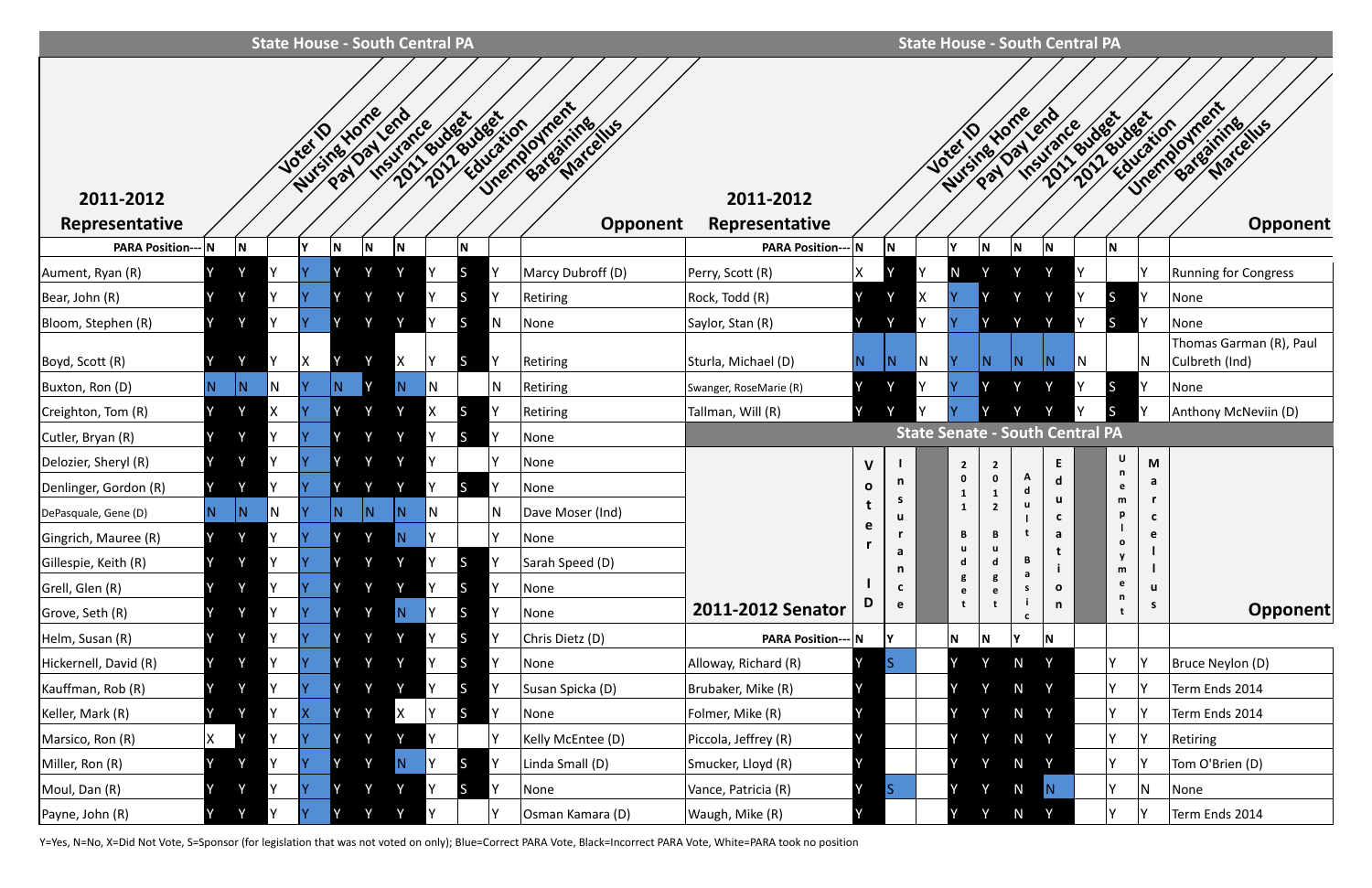|                           | <b>State House - Philadelphia</b> |                         |     |              |     |                                |                         |                     |   |     |                                                  |                            |                             |                   | <b>State House - Philadelphia</b>  |                     |                                |                                  |                   |   |                   |                             |                                           |
|---------------------------|-----------------------------------|-------------------------|-----|--------------|-----|--------------------------------|-------------------------|---------------------|---|-----|--------------------------------------------------|----------------------------|-----------------------------|-------------------|------------------------------------|---------------------|--------------------------------|----------------------------------|-------------------|---|-------------------|-----------------------------|-------------------------------------------|
| 2011-2012                 |                                   |                         |     | <b>Jotel</b> |     | Nursing Yorke<br>Paylon Lendin | Insurance               |                     |   |     | 2011/01/2010 rion de la Chiese<br>Bateatrice lus | 2011-2012                  |                             |                   |                                    | <b>Josef</b>        | Paylaxientine<br>Nursine Yone  | Insurance                        |                   |   |                   |                             | 2011/2010/2010 VIDENCE<br>Bateauxires IVS |
| <b>Representative</b>     |                                   |                         |     |              |     |                                |                         |                     |   |     | Opponent                                         | Representative             |                             |                   |                                    |                     |                                |                                  |                   |   |                   |                             | Opponent                                  |
| <b>PARA Position--- N</b> |                                   | İΝ.                     |     | v            | M   | N                              | N                       |                     | N |     |                                                  | <b>PARA Position--- N</b>  |                             | N                 |                                    |                     | N.                             | N                                | N                 |   | N                 |                             |                                           |
| Bishop, Louise (D)        |                                   | $\overline{\mathsf{N}}$ | N   |              |     |                                | $\overline{\mathsf{N}}$ |                     |   | IN. | None                                             | Taylor, John (R)           |                             |                   |                                    |                     |                                |                                  | $\vee$            |   |                   |                             | William Dunbar (D)                        |
| Boyle, Kevin (D)          | X                                 | IN.                     | N   |              | IN. | N                              | $\overline{\mathsf{N}}$ |                     |   | IN. | Al Taubenberger (R)                              | Thomas, Curtis (D)         | IN.                         | N                 | N                                  |                     | ΙN                             | N                                | N                 | N |                   | $\mathsf{N}$                | None                                      |
| Brown, Vanessa (D)        |                                   | N.                      | IN. |              | IN. | N                              | N                       | N                   |   | IN. | None                                             | Youngblood, Rosita (D)     | N.                          | N                 | N                                  |                     | ΙN                             | N                                |                   |   |                   | IN.                         | None                                      |
| Brownlee, Michelle (D)    |                                   | IN.                     | N.  |              | IN. | IN.                            | N                       | v.                  |   | IN. | None                                             |                            |                             |                   | <b>State Senate - Philadelphia</b> |                     |                                |                                  |                   |   |                   |                             |                                           |
| Cohen, Mark B. (D)        | N.                                | IN.                     | IN. |              | IN. | N                              | N                       | N.                  |   | IN. | None                                             |                            | $\mathsf{V}$                | n                 |                                    | $\overline{2}$<br>0 | $\overline{2}$<br>$\mathbf{0}$ | A<br>$\operatorname{\mathsf{d}}$ | E.<br>d           |   | U<br>n            | M<br>a                      |                                           |
| Cruz, Angel (D)           |                                   | IN.                     | IN. |              | IN. | IN.                            | IN.                     | Y.                  |   | N   | None                                             |                            | $\mathbf{o}$<br>$\mathbf t$ | S<br>u            |                                    | $\mathbf{1}$        | $\overline{2}$                 | u                                | u<br>$\mathbf{c}$ |   | e<br>m<br>p       | $\mathbf{r}$<br>$\mathbf c$ |                                           |
| DeLissio, Pam (D)         |                                   | IN.                     | IN. |              | IN. | IN.                            | N                       |                     |   | N   | Linda Bateman (R)                                |                            | e                           |                   |                                    | B                   | B                              |                                  | a                 |   | $\mathbf{o}$      | e                           |                                           |
| Evans, Dwight (D)         |                                   |                         |     | X            | IN. | IN.                            | IY.                     | $\mathsf{I} \times$ |   | IN. | None                                             |                            |                             | a<br>n.           |                                    | a<br>5              | d<br>ំ                         | B<br>a                           | t                 |   | y<br>m<br>e       |                             |                                           |
| Josephs, Babette (D)      | N.                                | IN.                     | IN. |              | IN. | N                              | N                       | IN.                 |   | N   | Lost Primary to Brian Sims<br>$\vert$ (D)        | 2011-2012 Senator          | D                           | $\mathbf{c}$<br>e |                                    | e<br>t              | e                              | s                                | $\mathbf{o}$<br>n |   | $\mathsf{n}$<br>t | u<br>S                      | Opponent                                  |
| Keller, William (D)       |                                   | ΙN                      |     |              | N   | IN.                            |                         |                     |   | IN. | None                                             | <b>PARA Position--- N</b>  |                             | l۷                |                                    | N                   | N.                             |                                  | N                 |   |                   |                             |                                           |
| McGeehan, Michael (D)     |                                   | IN.                     | IN. |              | N.  | N                              | N)                      |                     |   | IN. | None                                             | Farnese, Lawrence (D)      | N.                          |                   |                                    | IN.                 |                                |                                  |                   |   | N                 | N                           | Alfonso Gambone (R)                       |
| Myers, John (D)           |                                   | N)                      | IN. |              | IN. | N                              | N                       |                     |   | N   | Retiring                                         | Hughes, Vincent (D)        | IN.                         | IS                |                                    | N.                  |                                |                                  | N                 |   | N                 |                             | None                                      |
| O'Brien, Michael (D)      |                                   | N.                      | N   |              | N.  | IN.                            | N                       |                     |   | IN. | None                                             | Kitchen, Shirley (D)       | IN.                         |                   |                                    | $\overline{N}$      | 'N                             |                                  |                   |   | N                 | IN.                         | None                                      |
| Parker, Cherelle (D)      | N.                                | IN.                     | IN. |              | IN. | N                              | N                       | N.                  |   | IN. | None                                             | Stack, Michael (D)         |                             |                   |                                    | IN.                 | ΙN                             |                                  | ΙN                |   | N                 | N                           | Michael Tomlinson (R)                     |
| Payton, Tony, Jr. (D)     | N.                                | IN.                     | IN. |              | IN. | IN.                            | IX.                     | IN.                 |   | IN. | Retiring                                         | Tartaglione, Christine (D) | N.                          |                   |                                    | N.                  | IN                             |                                  |                   |   | N                 | ΙN.                         | Term Ends 2014                            |
| Roebuck, James, Jr. (D)   |                                   | N.                      | IN. |              |     |                                | N)                      |                     |   | IN. | Ernest Adkins (R)                                | Washington, LeAnna (D)     |                             |                   |                                    | IN.                 |                                |                                  |                   |   | N                 | ΙN                          | Term Ends 2014                            |
| Sabatina, John, Jr. (D)   |                                   | IN.                     |     |              |     |                                | $\overline{\mathsf{N}}$ |                     |   | N   | None                                             | Williams, Anthony (D)      | IN.                         |                   |                                    | IN.                 |                                |                                  |                   |   | N                 |                             | Term Ends 2014                            |

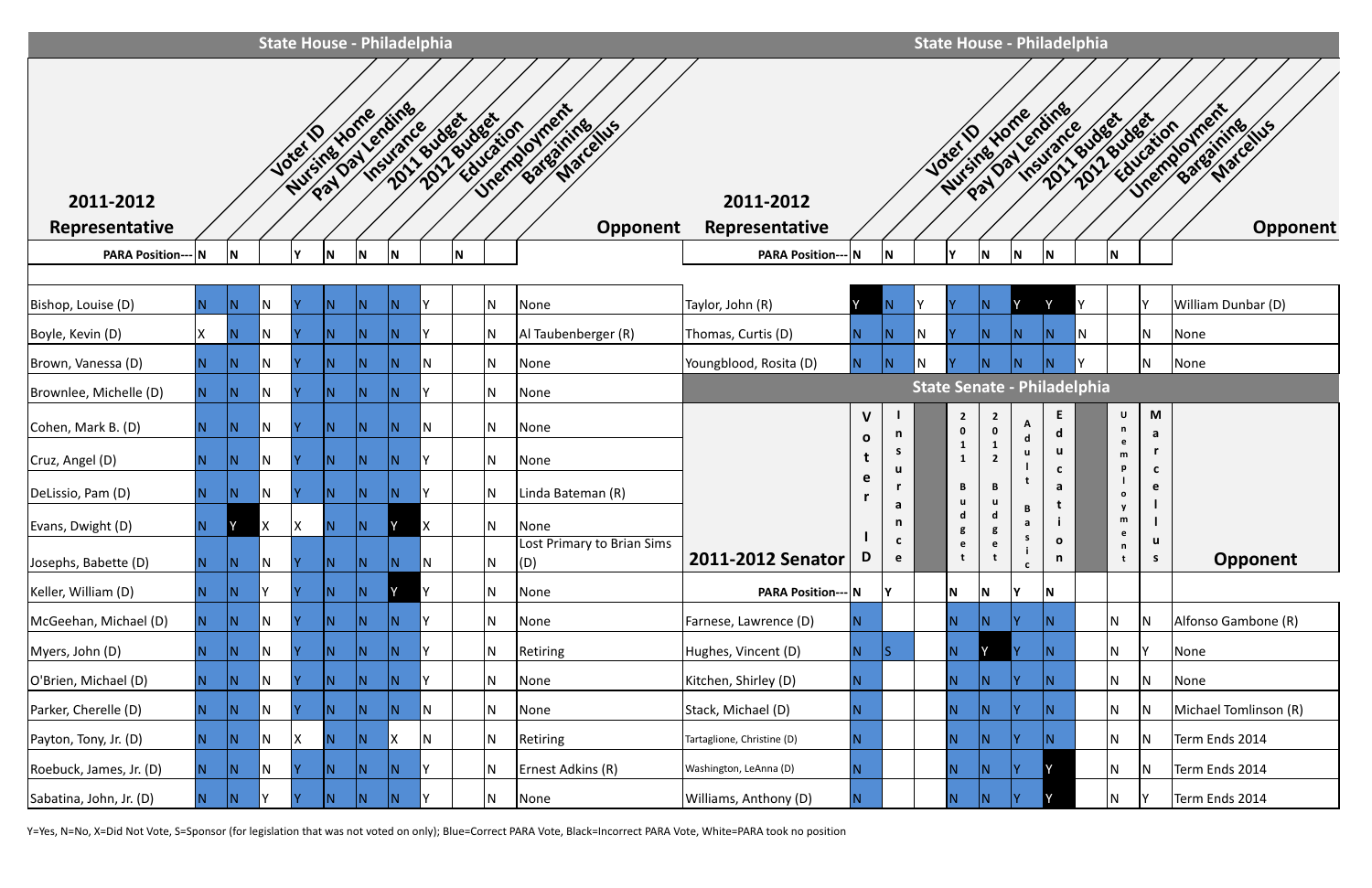|                             |     |              |    |                        |                         |     | <b>State House - Philadelphia Suburbs</b> |           |                     |                                           |                             |              |    |     |                | <b>State House - Philadelphia Suburbs</b>  |     |              |                               |                          |    |                                                            |
|-----------------------------|-----|--------------|----|------------------------|-------------------------|-----|-------------------------------------------|-----------|---------------------|-------------------------------------------|-----------------------------|--------------|----|-----|----------------|--------------------------------------------|-----|--------------|-------------------------------|--------------------------|----|------------------------------------------------------------|
| 2011-2012<br>Representative |     |              |    | Nursing Yorke<br>Joter |                         |     | Payland<br>Insurance                      |           | 2011/01/2010 ration | Unemployment<br>Bateannicenus<br>Opponent | 2011-2012<br>Representative |              |    |     | Josef 1        | Nursing Yorke<br>Pay Day Lend              |     | Insurance    | 2012 sudeetion<br>2011 Budget |                          |    | Unemployment<br>Bateatring<br>Marcellus<br><b>Opponent</b> |
| <b>PARA Position-</b>       |     |              |    |                        |                         |     |                                           |           |                     |                                           | <b>PARA Position--- N</b>   |              |    |     |                |                                            |     |              |                               |                          |    |                                                            |
|                             |     | N            |    |                        | ١N                      |     |                                           |           |                     |                                           |                             |              |    |     |                |                                            | N   |              |                               |                          |    |                                                            |
| Adolph, William, Jr. (R)    |     |              |    |                        |                         |     |                                           |           |                     | Jeremy Fearn (D)                          | Santarsiero, Steven (D)     |              |    |     |                |                                            |     |              |                               |                          |    | Anne Chapman (R)                                           |
| Barrar, Stephen (R)         |     | $\checkmark$ | N  |                        |                         |     |                                           |           | l۷                  | None                                      | Stephens, Todd (R)          |              |    |     |                |                                            |     |              |                               |                          |    | $\sqrt{\text{Will S}}$ ylianteng (D)                       |
| Boyle, Brendan (D)          |     | N            |    |                        |                         |     |                                           |           | İΝ                  | None                                      | Toepel, Marcy (R)           |              |    |     |                |                                            |     |              |                               |                          |    | Betty White (D)                                            |
| Bradford, Matt (D)          |     | N.           | N  |                        | $\overline{\mathsf{N}}$ |     | IN                                        |           | İΝ                  | Jim Phillips (R)                          | Truitt, Dan (R)             |              |    |     |                |                                            |     |              |                               |                          |    | Bret Binder (D)                                            |
| Briggs, Tim (D)             |     | N            |    |                        | N                       |     |                                           |           | IN.                 | Perrin Hamilton (R)                       | Vereb, Mike (R)             |              |    |     |                |                                            |     |              |                               |                          |    | Kelly Devine (D)                                           |
| Clymer, Paul (R)            |     |              |    |                        |                         |     |                                           | <b>IS</b> |                     | Mary Whitesell (D)                        | Vitali, Greg (D)            |              |    | Ν   |                |                                            |     |              | IN.                           |                          |    | Bill Toal (R)                                              |
| Curry, Lawrence (D)         |     | N            |    |                        |                         |     |                                           |           | IN                  | Retiring                                  | Waters, Ronald G. (D)       |              |    | IN. |                |                                            |     |              |                               |                          |    | None                                                       |
| Davidson, Margo (D)         |     | N            |    |                        |                         |     | $\vee$                                    |           | I٨                  | Earl Toole (R)                            | Watson, Katharine (R)       |              |    |     |                |                                            |     |              |                               |                          |    | None                                                       |
| Davis, Tina (D)             |     | N            | N  |                        |                         |     |                                           |           | IN                  | Anthony Sposato (R)                       |                             |              |    |     |                |                                            |     |              |                               |                          |    |                                                            |
| DiGirolamo, Gene (R)        |     |              |    |                        |                         |     |                                           |           |                     | None                                      |                             |              |    |     |                | <b>State Senate - Philadelphia Suburbs</b> |     |              |                               |                          |    |                                                            |
| Donatucci, Maria (D)        |     | N            |    |                        |                         |     |                                           |           | IN                  | None                                      |                             |              |    |     |                |                                            |     | E            |                               |                          | M  |                                                            |
| Farry, Frank (R)            |     |              |    |                        |                         |     |                                           |           |                     | None                                      |                             | V            |    |     | $\overline{2}$ | $\overline{2}$                             |     |              |                               | U<br>n                   |    |                                                            |
| Galloway, John (D)          |     | N            |    |                        |                         |     |                                           |           | IN                  | Eric David (R)                            |                             | $\mathbf{o}$ | n  |     |                | $\mathbf{1}$                               |     | d            |                               | e                        | a  |                                                            |
| Gerber, Michael (D)         |     | N            |    |                        |                         |     |                                           |           | I٨                  | Retiring                                  |                             |              | S. |     |                | $\overline{2}$                             |     | u            |                               | m                        |    |                                                            |
| Godshall, Robert (R)        |     |              |    | IN.                    |                         |     |                                           |           |                     | Mick Wynne (D)                            |                             |              | u  |     |                |                                            |     | C            |                               | p                        | C  |                                                            |
| Hackett, Joe (R)            |     |              |    |                        |                         |     |                                           |           | I٢                  | Larry DeMarco (D)                         |                             | e            |    |     | В              |                                            |     | а            |                               |                          | e  |                                                            |
| Harper, Kate (R)            |     | N            | X. | $\mathsf{N}$           |                         |     |                                           | <b>S</b>  |                     | Jo White (D)                              |                             |              | a  |     |                |                                            | В   |              |                               | $\mathbf{o}$<br><b>y</b> |    |                                                            |
| Hennessey, Tim (R)          |     | χ            |    |                        |                         |     |                                           |           | IY                  | Mike Hays (D)                             |                             |              | n  |     |                |                                            | a   |              |                               | m                        |    |                                                            |
| Kampf, Warren (R)           |     | Y            |    |                        |                         |     |                                           |           |                     | Paul Drucker (D)                          |                             |              |    |     |                |                                            | -S  | $\mathbf{o}$ |                               | e                        | u  |                                                            |
| Killion, Thomas (R)         |     |              |    |                        |                         |     |                                           |           |                     | Beth Alois (D)                            |                             | D            |    |     |                |                                            |     |              |                               | n                        |    |                                                            |
| Kirkland, Thaddeus (D)      |     | IN.          |    |                        |                         | JN. | IN.                                       |           |                     | James Schiliro (R)                        | 2011-2012 Senator           |              | e  |     |                |                                            | C   | n            |                               |                          | S. | Opponent                                                   |
| Lawrence, John (R)          |     |              |    |                        |                         |     |                                           |           | ١v                  | Eric Schott (D)                           | <b>PARA Position--- N</b>   |              |    |     | N              | $\mathsf N$                                | ΙY. | N            |                               |                          |    |                                                            |
| Miccarelli, Nick (R)        |     | N.           |    |                        |                         |     | N.                                        |           |                     | None                                      | Dinniman, Andrew (D)        |              |    |     | N.             |                                            |     |              |                               | Ν                        |    | Chris Amentas (R)                                          |
| Micozzie, Nick (R)          |     |              |    |                        |                         |     |                                           |           |                     | Sheamus Bonner (D)                        | Erickson, Ted (R)           |              |    |     |                |                                            | N   |              |                               |                          |    | Term ends 2014                                             |
| Milne, Duane (R)            |     |              |    |                        |                         |     |                                           |           |                     | Rob Broderick (D)                         | Greenleaf, Stewart (R)      |              |    |     |                |                                            | N   |              |                               |                          |    | Term ends 2014                                             |
| Murt, Thomas (R)            |     | χ            |    |                        |                         |     |                                           |           |                     | Ronald Kolla (D)                          | Leach, Daylin (D)           |              |    |     | N.             |                                            | IY. |              |                               |                          |    | Charles Gehret (R)                                         |
| O'Neill, Bernie (R)         |     |              |    |                        |                         |     |                                           |           |                     | Brian Monroe (D)                          | McIlhinney, Chuck (R)       |              |    |     |                |                                            | N   |              |                               |                          |    | Term ends 2014                                             |
| Petri, Scott (R)            |     |              |    |                        |                         |     |                                           |           |                     | None                                      | Mensch, Bob (R)             |              |    |     |                |                                            | N   |              |                               |                          |    | Term ends 2014                                             |
| Quigley, Thomas (R)         |     |              |    |                        |                         |     |                                           |           |                     | Mark Painter (D)                          | Pileggi, Dominic (R)        |              |    |     |                |                                            | N   |              |                               |                          |    | Patricia Worrell (D)                                       |
| Quinn, Marguerite (R)       | IN. |              | N. |                        |                         |     |                                           |           |                     | Joseph Frederick (D)                      | Rafferty, John (R)          |              | S. |     |                |                                            | X.  |              |                               |                          |    | Term ends 2014                                             |
| Ross, Chris (R)             |     |              |    |                        |                         |     |                                           |           | I٧                  | Susan Rzucidlo (D)                        | Tomlinson, Tommy (R)        |              |    |     |                |                                            | N   |              |                               |                          |    | Term ends 2014                                             |

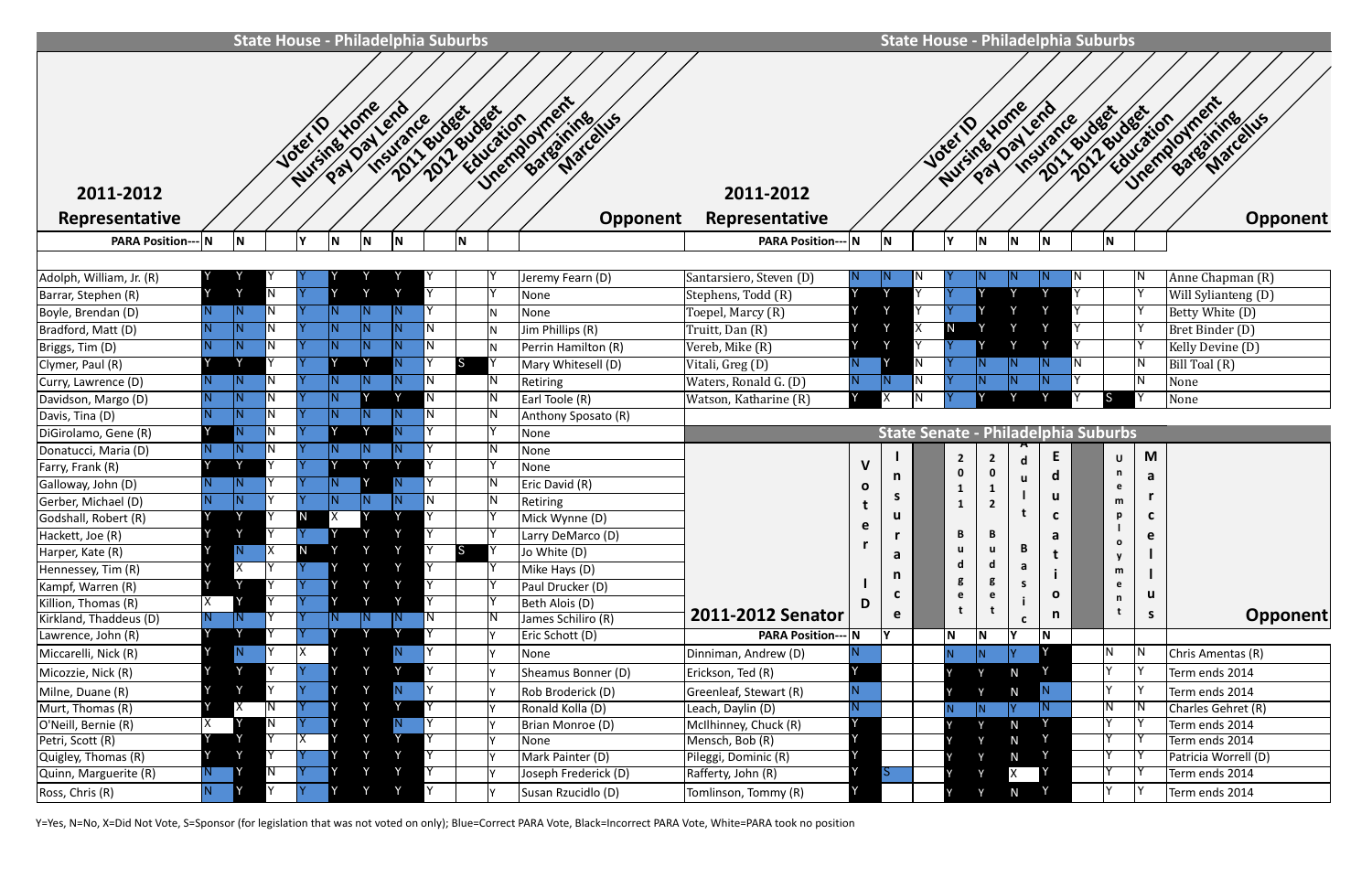|                           |              | <b>State House - Northwest and Central PA</b> |     |                        |   |             |                          |     |             |           |                                         |                           |                   |                   |              |                |              |                          |                   |             | <b>State House - Northwest and Central PA</b>  |         |                                        |
|---------------------------|--------------|-----------------------------------------------|-----|------------------------|---|-------------|--------------------------|-----|-------------|-----------|-----------------------------------------|---------------------------|-------------------|-------------------|--------------|----------------|--------------|--------------------------|-------------------|-------------|------------------------------------------------|---------|----------------------------------------|
| 2011-2012                 |              |                                               |     | Nursines Home<br>Joter |   | Paylor leno | 2011 Budget<br>Insurance |     | 2012 Budget | Education | Unemployment<br>Batearning<br>Marcellus | 2011-2012                 |                   |                   | <b>Josef</b> | Nursine Yome   |              | Paylay leno<br>Insurance |                   | 2011 Budget | 2017 Education                                 |         | Unemployment<br>Batearning<br>Marchies |
| Representative            |              |                                               |     |                        |   |             |                          |     |             |           | <b>Opponent</b>                         | Representative            |                   |                   |              |                |              |                          |                   |             |                                                |         | <b>Opponent</b>                        |
| <b>PARA Position--- N</b> |              | N                                             |     |                        | N | N.          | N.                       |     | <b>N</b>    |           |                                         | <b>PARA Position---</b>   | IN.               | IN.               |              | v              | N            | N                        |                   |             | N                                              |         |                                        |
| Barbin, Bryan (D)         | N.           | N                                             | N   |                        |   | N.          |                          | IN  |             | N         | Sherry Stalley (R)                      | Rapp, Kathy (R)           |                   |                   |              |                |              |                          |                   |             |                                                |         | None                                   |
| Benninghoff, Kerry (R)    |              |                                               | N   |                        |   |             |                          |     |             | v         | Christopher Lee (D)                     | Roae, Brad (R)            |                   |                   |              |                |              |                          |                   |             |                                                | N       | None                                   |
| Brooks, Michele (R)       |              |                                               | N   |                        |   |             |                          |     |             | v         | None                                    | Smith, Sam (R)            | I٧                |                   |              |                |              |                          |                   |             |                                                |         | None                                   |
| Burns, Frank (D)          | N.           | N                                             |     |                        | N | N.          |                          | ΙN  |             |           | None                                    | Sonney, Curtis (R)        |                   | N.                |              |                |              |                          |                   |             |                                                |         | None                                   |
| Causer, Martin (R)        |              |                                               |     |                        |   |             |                          |     |             |           | None                                    | Stern, Jerry (R)          |                   |                   | N            |                |              |                          |                   |             |                                                |         | None                                   |
| Conklin, Scott (D)        | IN.          |                                               |     |                        |   | N.          |                          |     |             | N         | Ron Reese (R)                           | Stevenson, Richard (R)    |                   |                   |              |                |              |                          |                   |             |                                                |         | None                                   |
| Evans, John (R)           |              |                                               |     |                        |   |             |                          |     |             |           | Retiring                                |                           |                   |                   |              |                |              |                          |                   |             | <b>State Senate - Northwest and Central PA</b> |         |                                        |
| Fabrizio, Florindo (D)    | N.           | N                                             | N   |                        |   | N.          |                          | ١N  |             | N         | None                                    |                           |                   |                   |              | $\overline{2}$ | $\mathbf{2}$ |                          | E                 |             | U                                              | M       |                                        |
| Fleck, Mike (R)           |              | $\checkmark$                                  |     |                        |   | $\vee$      |                          |     |             | v         | None                                    |                           | V<br>$\mathbf{o}$ | n                 |              |                | 0            | A                        | d                 |             | n<br>e                                         | a       |                                        |
| Gabler, Matt (R)          |              | $\vee$                                        | Υ   |                        |   |             |                          | ١v  |             | <b>v</b>  | None                                    |                           |                   | S.                |              | 1<br>1         |              | d<br>u                   | u                 |             | m<br>p                                         |         |                                        |
| Geist, Richard (R)        |              |                                               |     |                        |   |             |                          |     |             |           | Lost Primary to John<br>McGinnis (R)    |                           | e                 | a                 |              | B              |              |                          | C<br>a            |             | $\mathbf{o}$                                   | C<br>e  |                                        |
| George, Bud (D)           | N.           | N                                             | N   |                        | N | N.          | N                        | IN. |             | N         | Retiring                                |                           |                   | n                 |              | d<br>g         | g            | В<br>a                   |                   |             | m                                              |         |                                        |
| Haluska, Gary (D)         | N.           | N                                             | N   |                        | N | N.          | N                        | ΙN  |             | N         | Randall Wilson (R)                      |                           | D                 | $\mathbf{c}$<br>e |              | e              | e            | s.                       | $\mathbf{o}$<br>n |             | e<br>n                                         | u<br>S. |                                        |
| Hanna, Michael (D)        | N.           | ΙN                                            | ΙX  |                        |   |             |                          | IN. |             | N         | None                                    | 2011-2012 Senator         |                   |                   |              |                |              |                          |                   |             | t                                              |         | Opponent                               |
| Harkins, Patrick (D)      | N.           | N                                             | N   |                        | N | N.          | ΙN.                      | N   |             | N         | None                                    | <b>PARA Position--- N</b> |                   |                   |              | N              | N            |                          | N                 |             |                                                |         |                                        |
| Harris, Adam (R)          |              | $\vee$                                        | γ   |                        |   | <b>V</b>    |                          | Y   |             |           | None                                    | Corman, Jake (R)          |                   |                   |              |                | Y            | N                        | Y                 |             |                                                |         | Term Ends 2014                         |
| Hess, Dick (R)            |              |                                               | N   |                        |   |             |                          |     |             |           | None                                    | Earll, Jane (R)           |                   |                   |              |                | γ            | $\mathsf N$              | Y                 |             |                                                |         | Retiring                               |
| Hornaman, John (D)        | N.           | N                                             | N   |                        |   | N.          | ΙN                       |     |             | N         | Retiring                                | Eichelberger, John (R)    |                   |                   |              |                | Y            | N                        | <b>Y</b>          |             |                                                | IN.     | Term Ends 2014                         |
| Hutchinson, Scott (R)     |              |                                               | N   |                        |   | v           |                          |     |             | N         | Retiring                                | Robbins, Bob (R)          |                   |                   |              |                | V            | N                        | $\mathsf{v}$      |             |                                                |         | Term Ends 2014                         |
| Keller, Fred (R)          |              | Y                                             | V   |                        |   | $\vee$      |                          | Y   |             | l۷        | Erik Viker (L)                          | Scarnati, Joseph (R)      | IY.               |                   |              |                | Y            | N                        | $\mathsf{Y}$      |             |                                                | IY.     | None                                   |
| Longietti, Mark (D)       | $\mathsf{N}$ | N                                             | IN. |                        | N | N.          | N                        | IN. |             | N         | None                                    | White, Donald (R)         | Y                 | lS                |              |                | Y            | N                        | $\mathsf{Y}$      |             |                                                | IY.     | None                                   |
| Metzgar, Carl (R)         |              |                                               |     |                        |   | <b>V</b>    |                          | Υ   |             |           | None                                    | White, Mary Jo (R)        |                   |                   |              |                |              | $\mathsf{N}$             | $\mathsf{Y}$      |             | Y                                              | IY.     | Retiring                               |
| Oberlander, Donna (R)     | IY.          |                                               |     |                        |   |             |                          |     |             |           | None                                    | Wozniak, John (D)         |                   |                   |              |                |              |                          |                   |             | N                                              |         | Timothy Houser (R)                     |